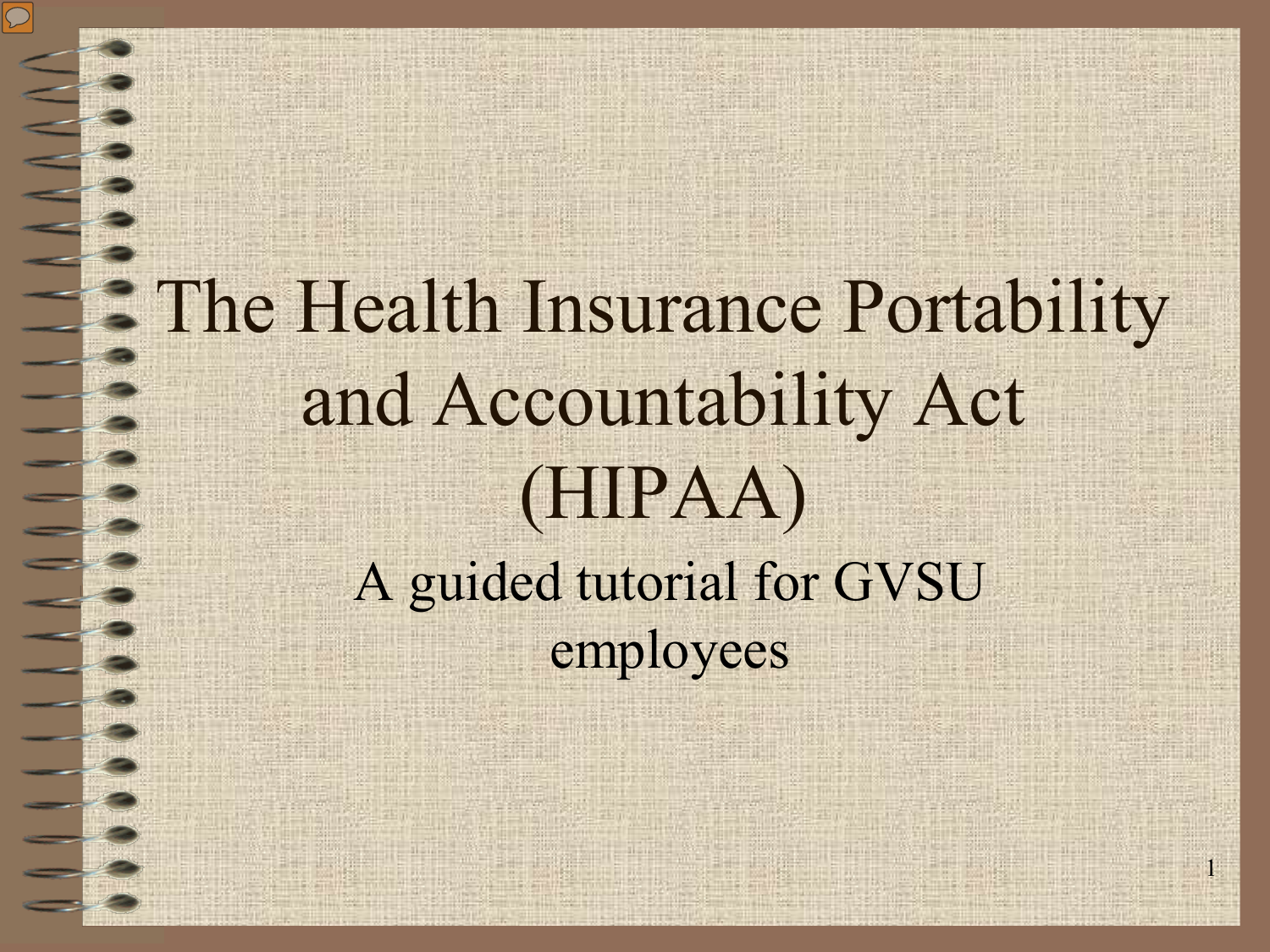## Who Needs Training?

- Employees who come in contact with Protected Health Information including:
	- Benefits Office of Human Resources
	- Payroll and I.T. Employees with access to certain employee payroll information
	- Students and Faculty who work with clinical placements
	- Ferguson Health Clinic students and staff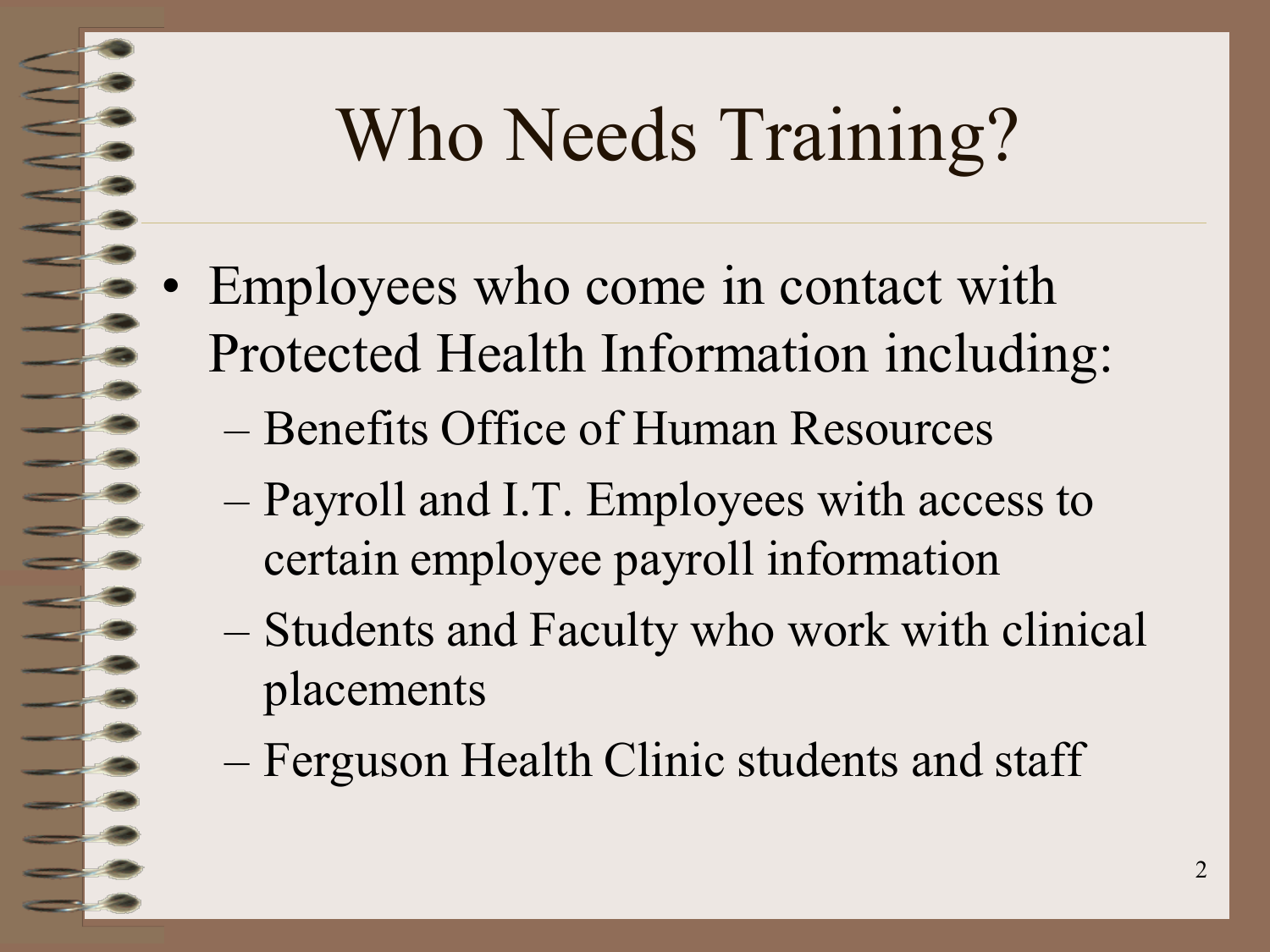#### What is HIPAA?

- HIPAA, a federal law, is also known as Public Law 104-191 (1996)
- It is overseen by Centers for Medicare and Medicaid Services (CMS)
- It is designed to give patients control over their Protected Health Information (PHI) and to protect confidentiality of PHI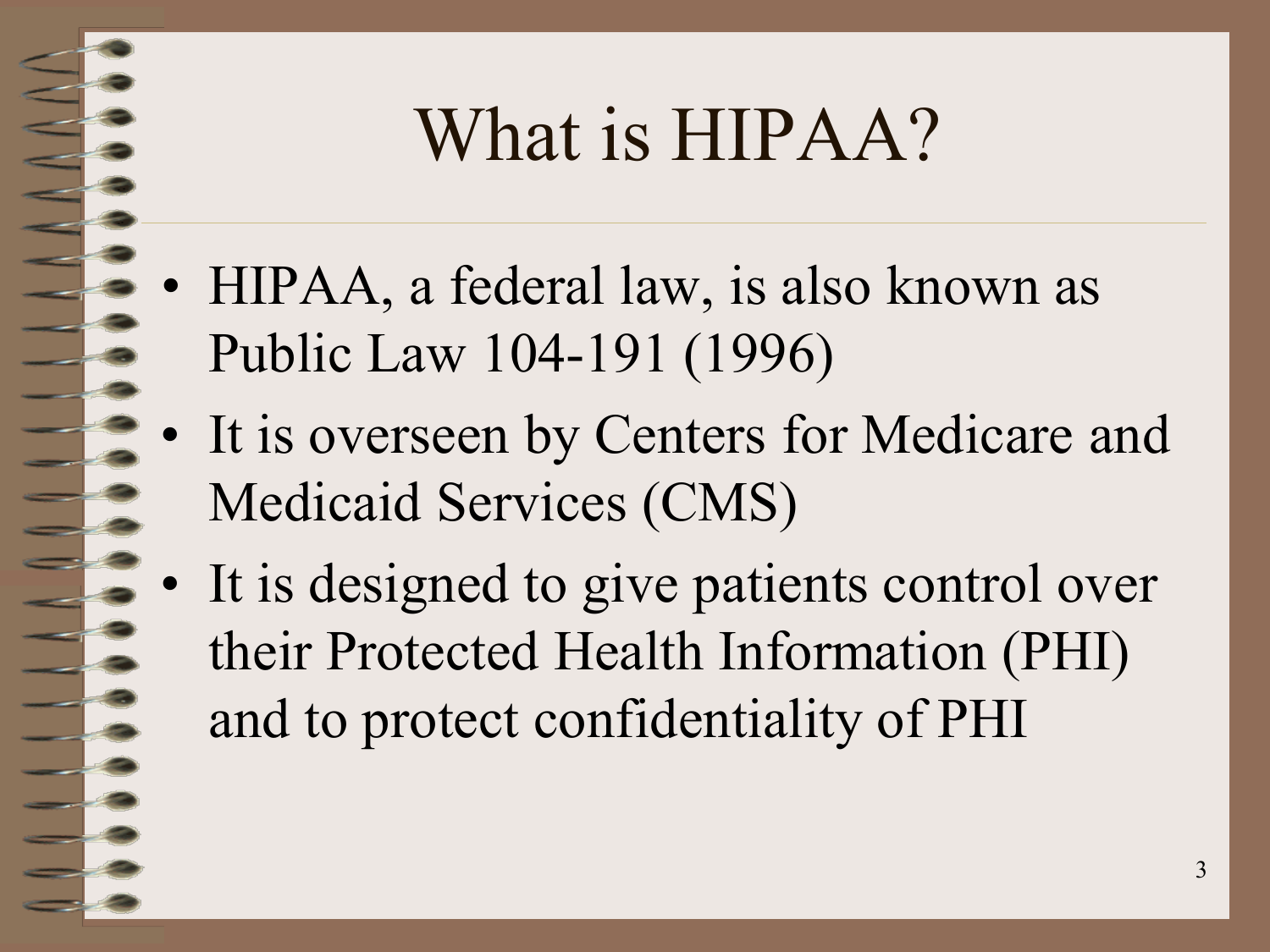#### What is PHI?

- Any individually identifiable health information
	- Created or received by a health care provider, health plan, employer or health care clearinghouse
	- Relating to the past, present or future physical or mental health or condition of an individual
	- Transmitted in any form or medium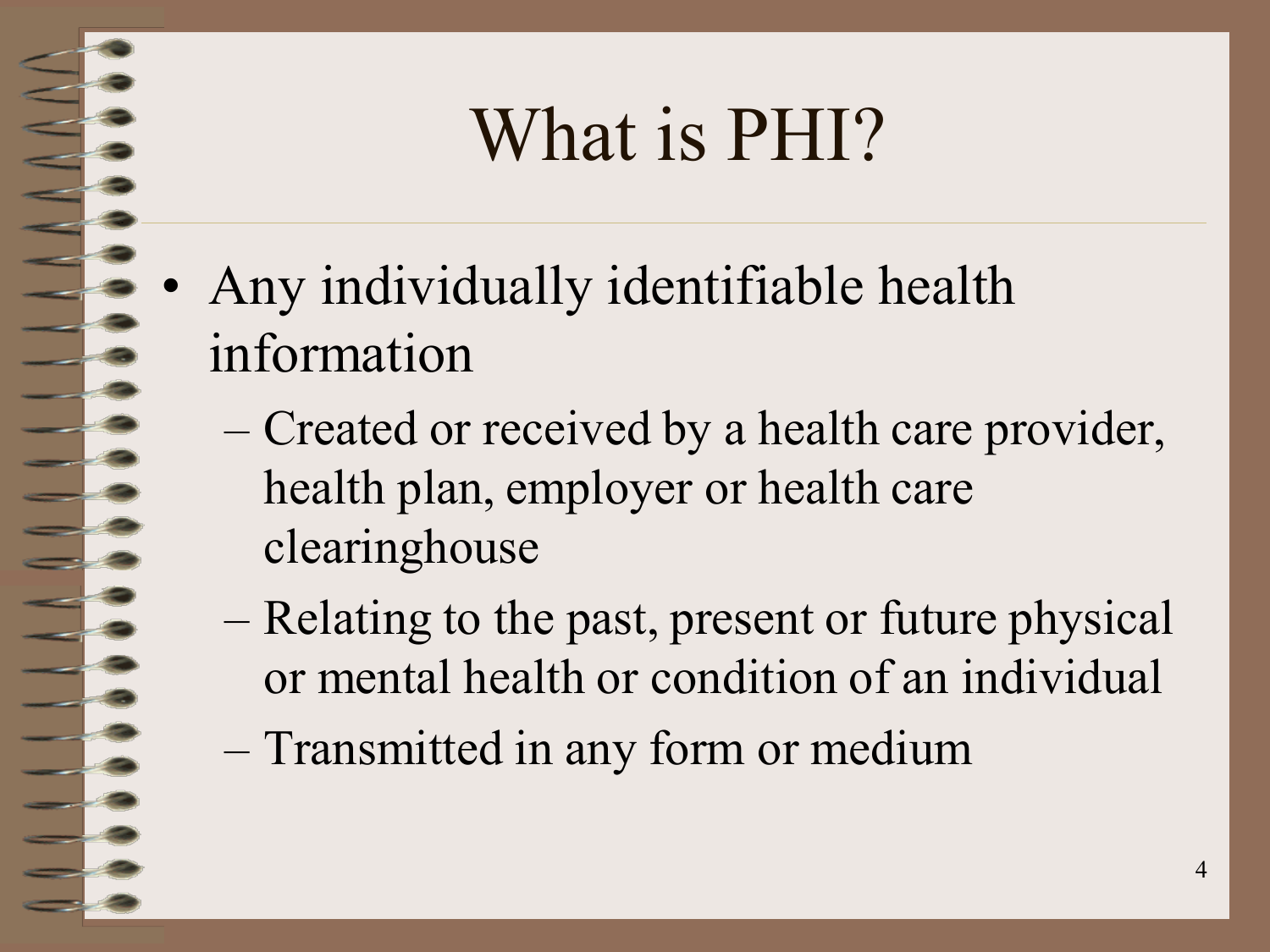#### Examples of PHI & Individual Identifiers (sample list, not exhaustive)

- Name, address, social security number
- Date of birth, phone number, medical chart number
- Medical charts
- Photographs
- Communications between professionals
- Health insurance policy numbers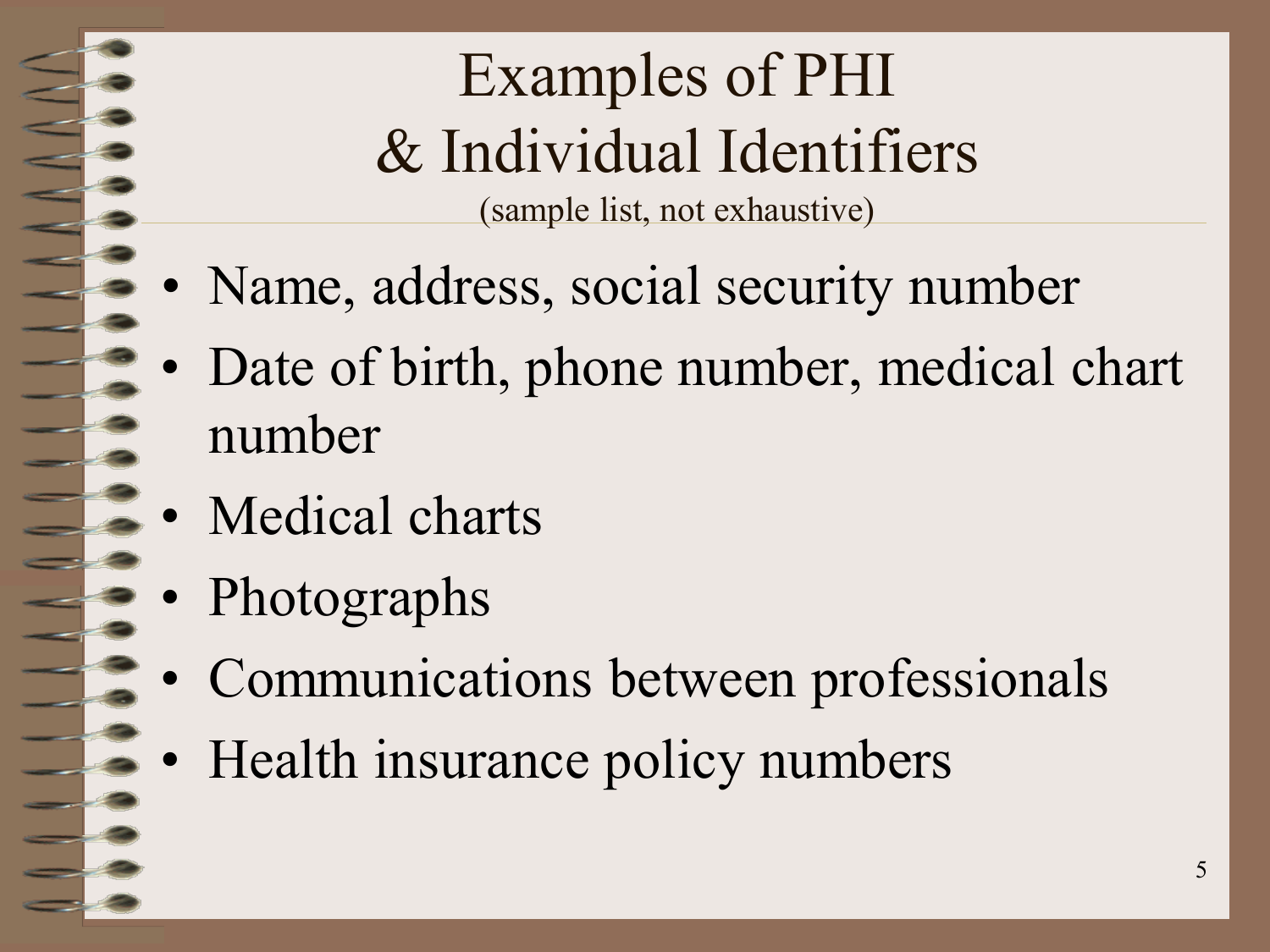# Who has to comply with HIPAA

- Health Plans
	- GVSU is self insured and we are covered under this category
- Health Care Clearinghouses
- Any Health Care provider who transmits any health information in electronic form

– GVSU's Family Health Center would be covered under this category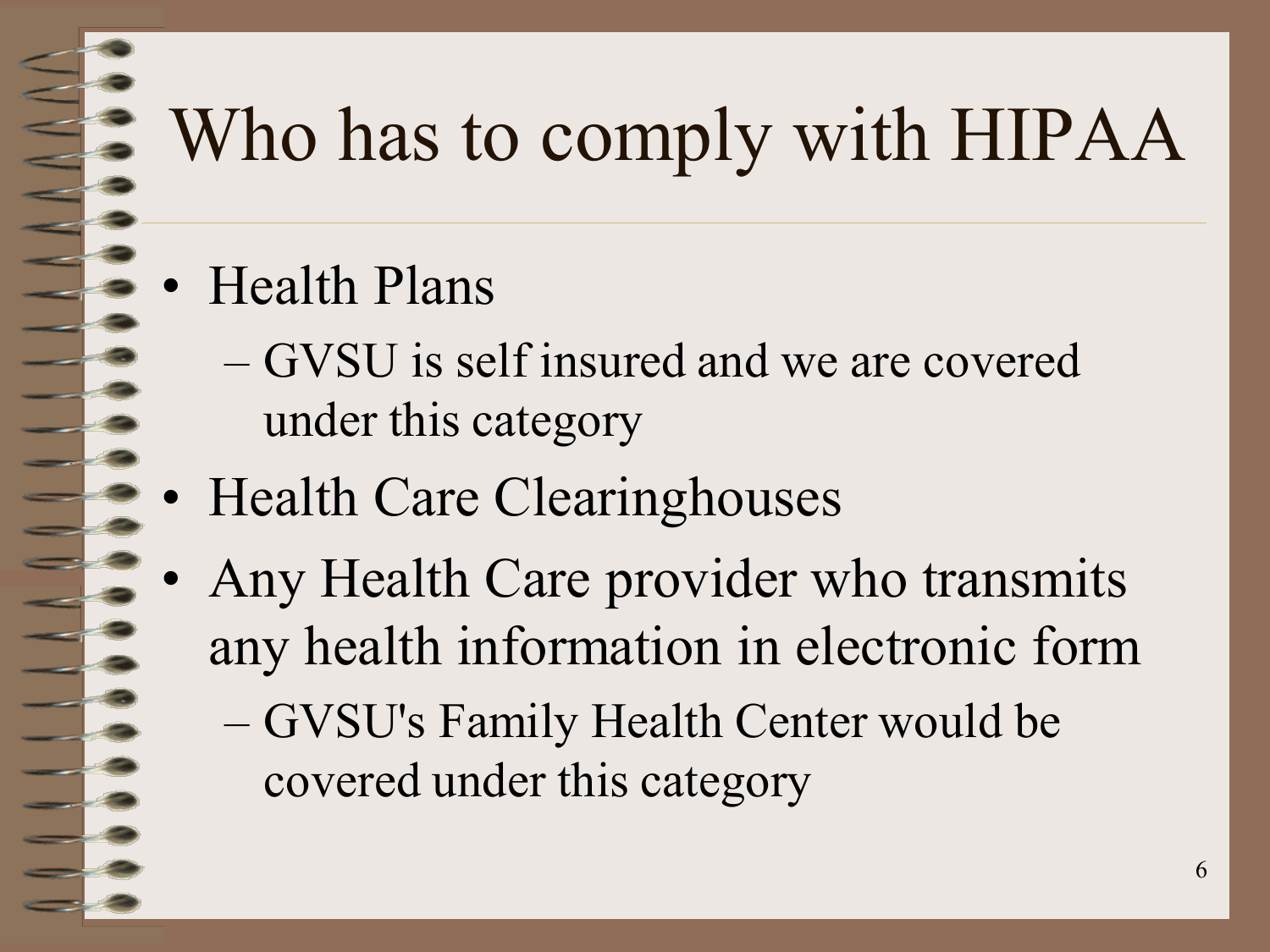# GVSU is a "Hybrid" entity under HIPAA

• Because the main focus at GVSU is education, not health care, we are defined as a hybrid entity under HIPAA. This simply means that only those departments that interact with PHI are required to comply with HIPAA regulations and receive training.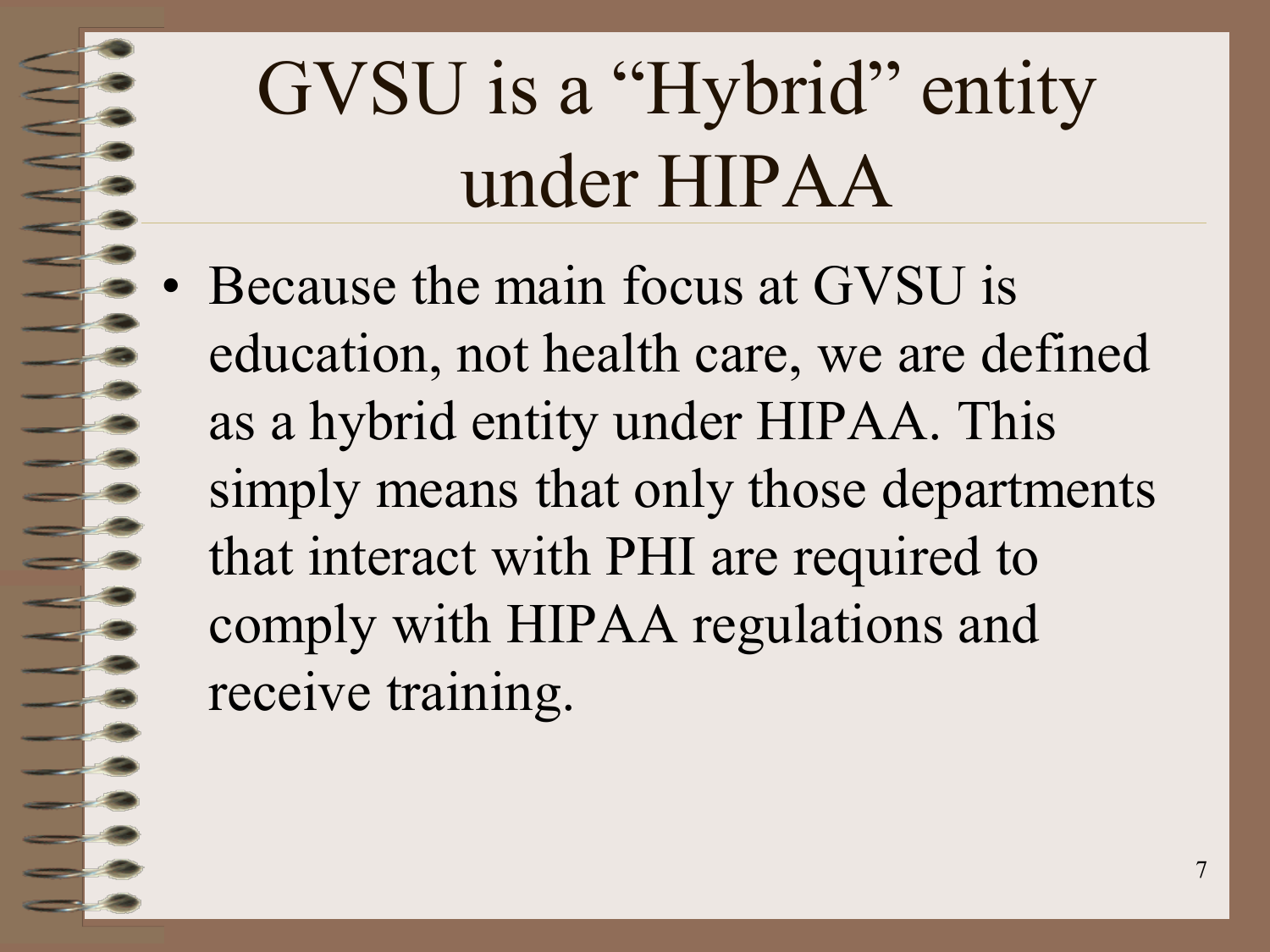#### HIPAA and FERPA

- HIPAA and FERPA (Family Educational Rights & Privacy Act) are treated differently
- If a student record is protected under FERPA, it may not be disclosed under HIPAA unless the student has given written permission for disclosure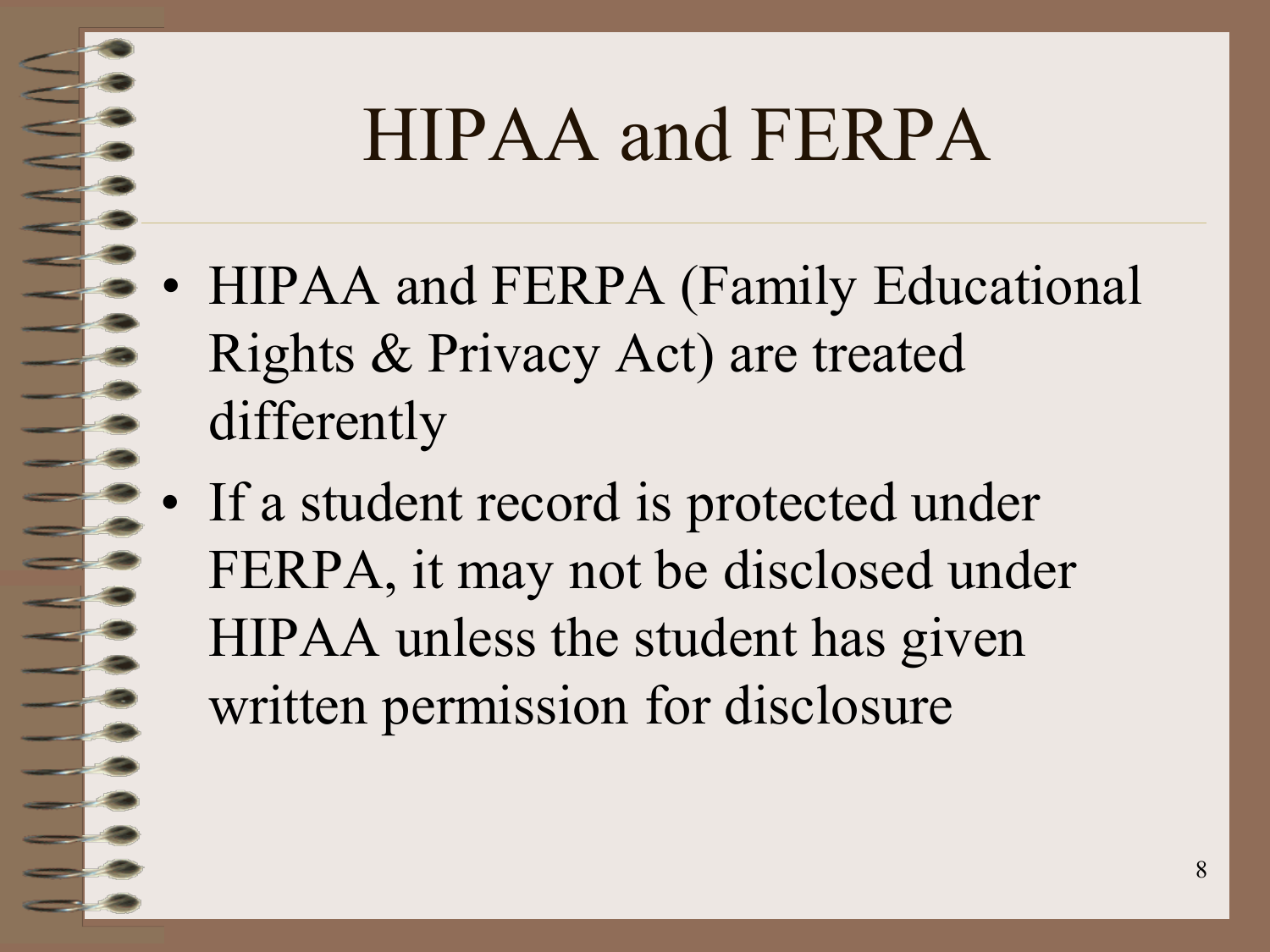## HIPAA Privacy Rule

- This establishes safeguards to protect the confidentiality of medical information
- Gives patients more control over their health information
- Sets boundaries on the use and release of health records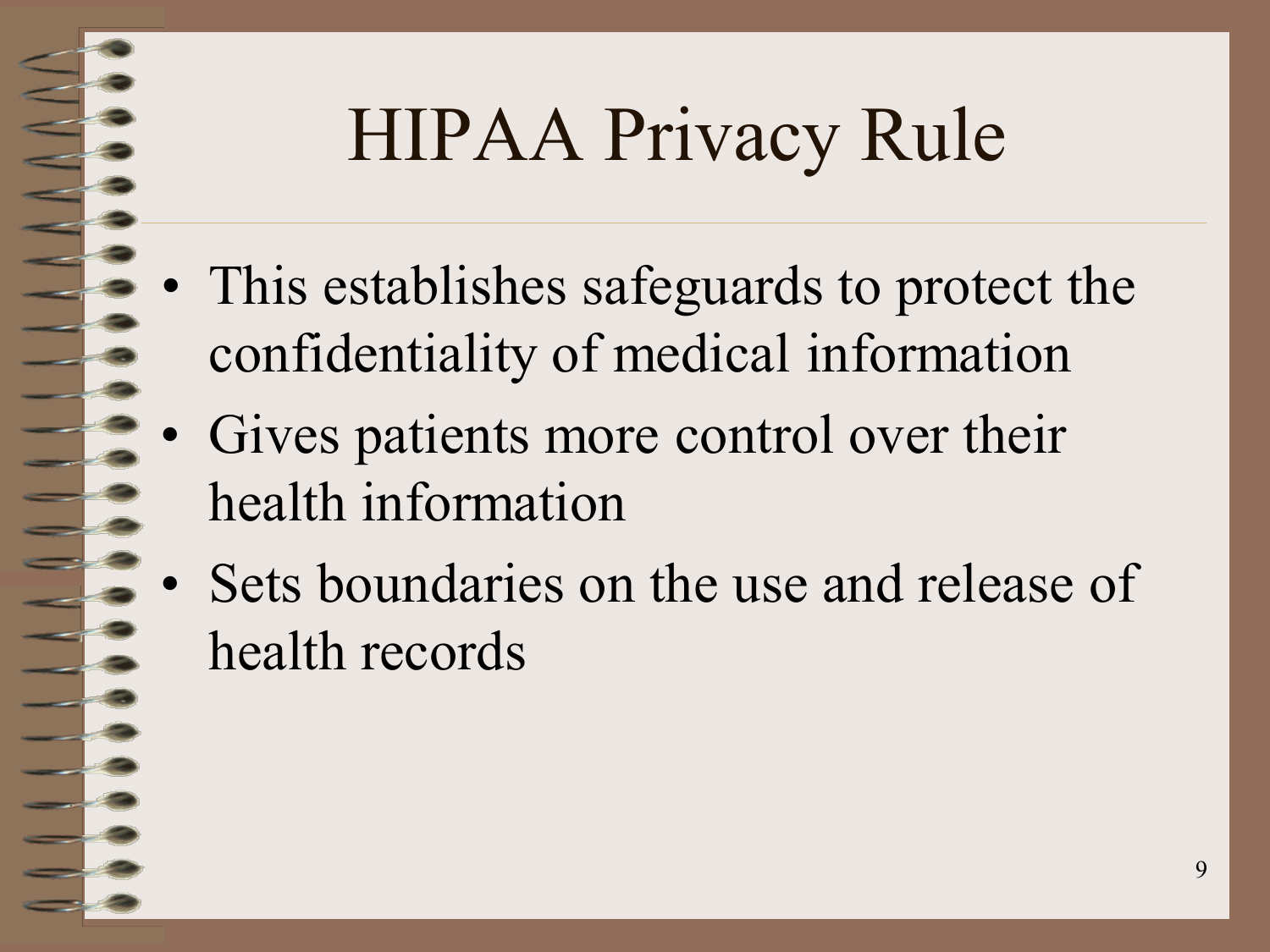## Notice of Privacy Practice (NPP)

- HIPAA covered entities must notify all eligible patients/employees of their rights under HIPAA by providing a Notice of Privacy Practice or NPP
- A copy of the GVSU NPP can be found by going to: [Privacy Notice](https://www.gvsu.edu/cms4/asset/614589D9-D87D-F688-4E9414B96B94C137/hipaa_notice_of_privacy_practices_2018.pdf)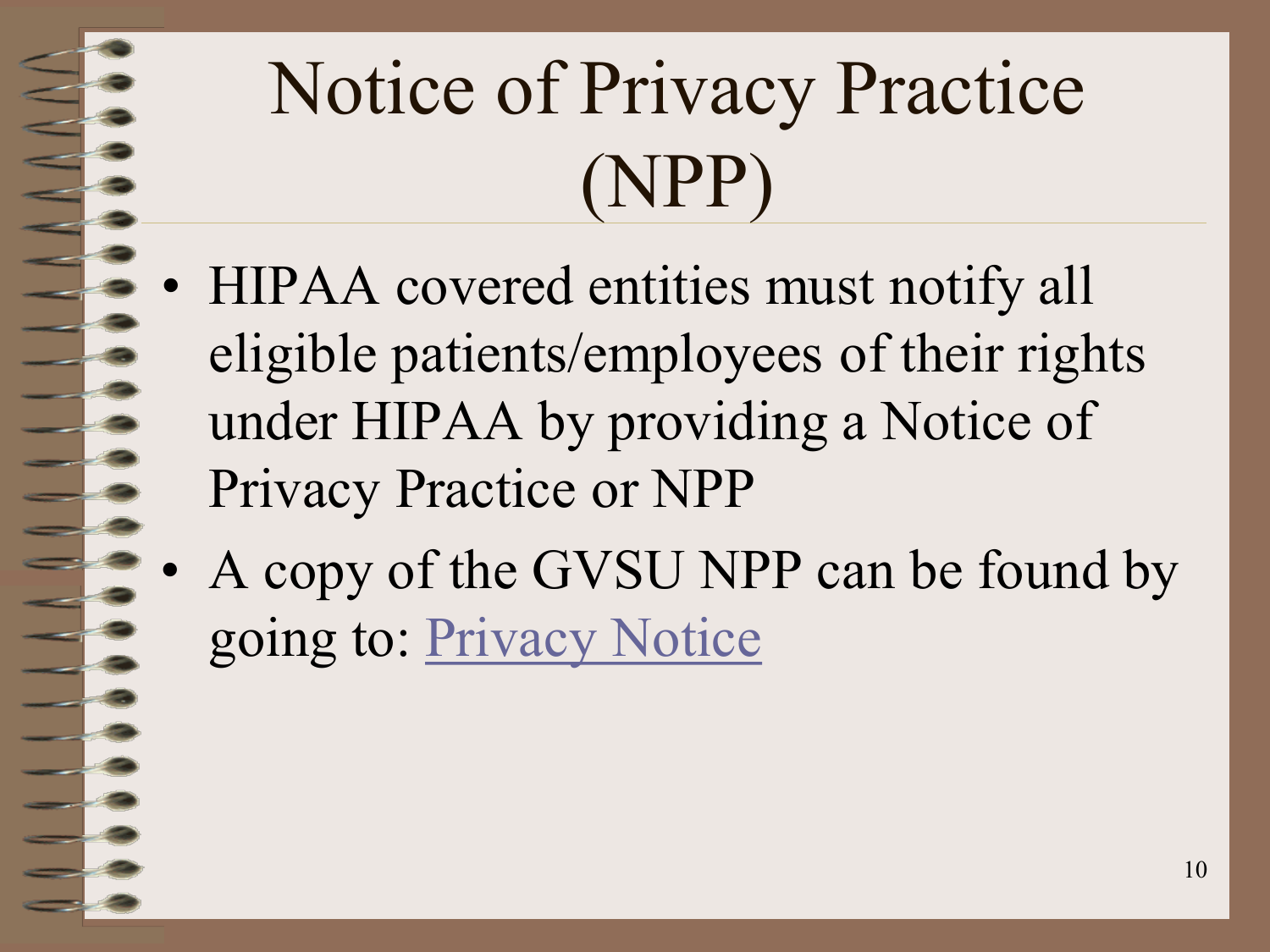## HIPAA Privacy Rules Facts

- The rules apply to all oral, written, or electronic records of covered entities
- HIPAA prohibits the use of records for marketing without prior authorization
- PHI that has been de-identified is not subject to the privacy rule
- A HIPAA team must be appointed by each covered entity
- The team must assign a Privacy Officer
- The team must assign a Security Officer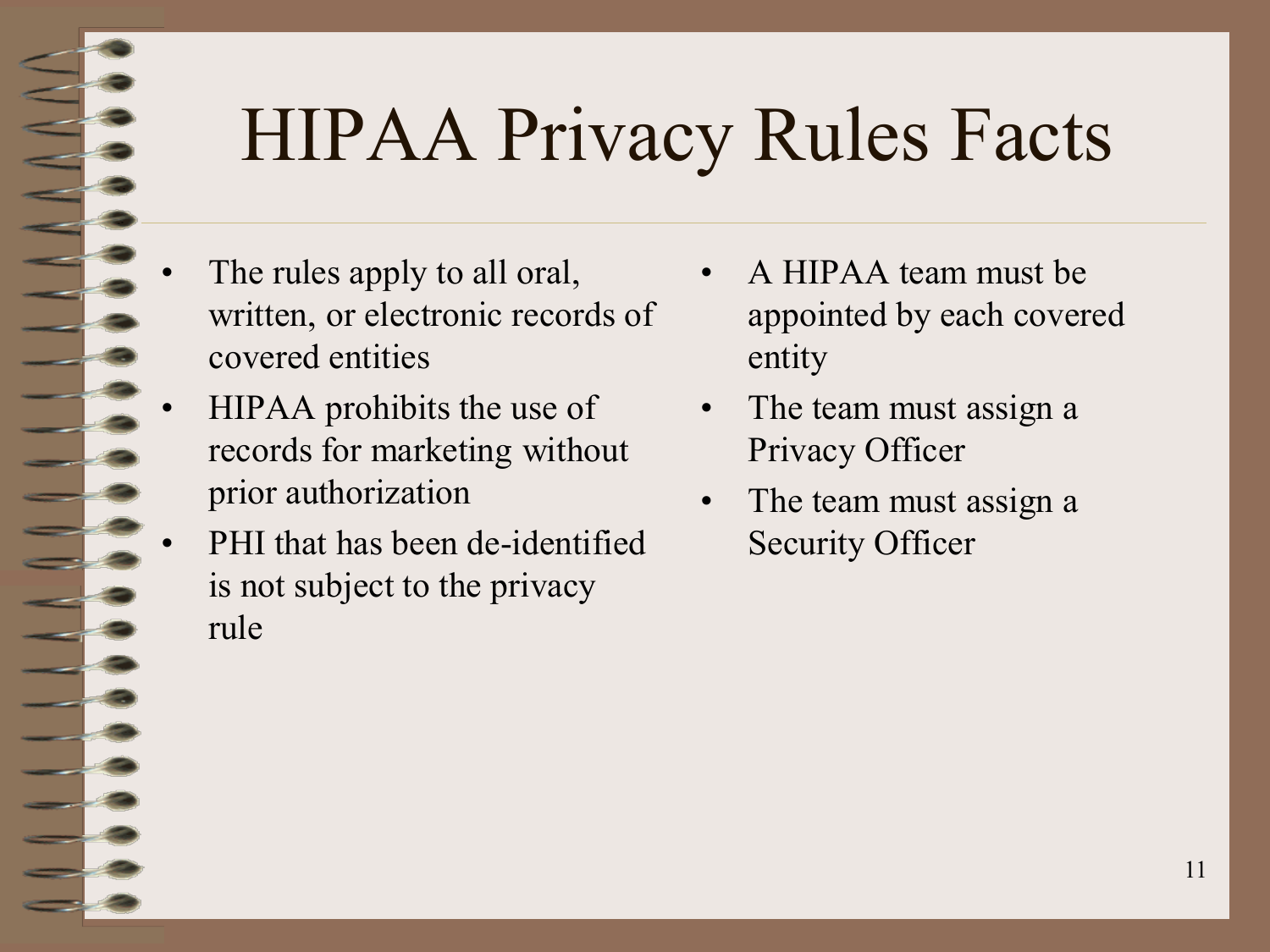## HIPAA Privacy Officer

- Mychal Coleman, AVP and and Chief Human Resources Officer, is the GVSU HIPAA privacy officer.
- The Privacy Officer develops and implements the HIPAA compliance plan
- The Privacy Officer is responsible for enforcement of the privacy rules and sanctions if violated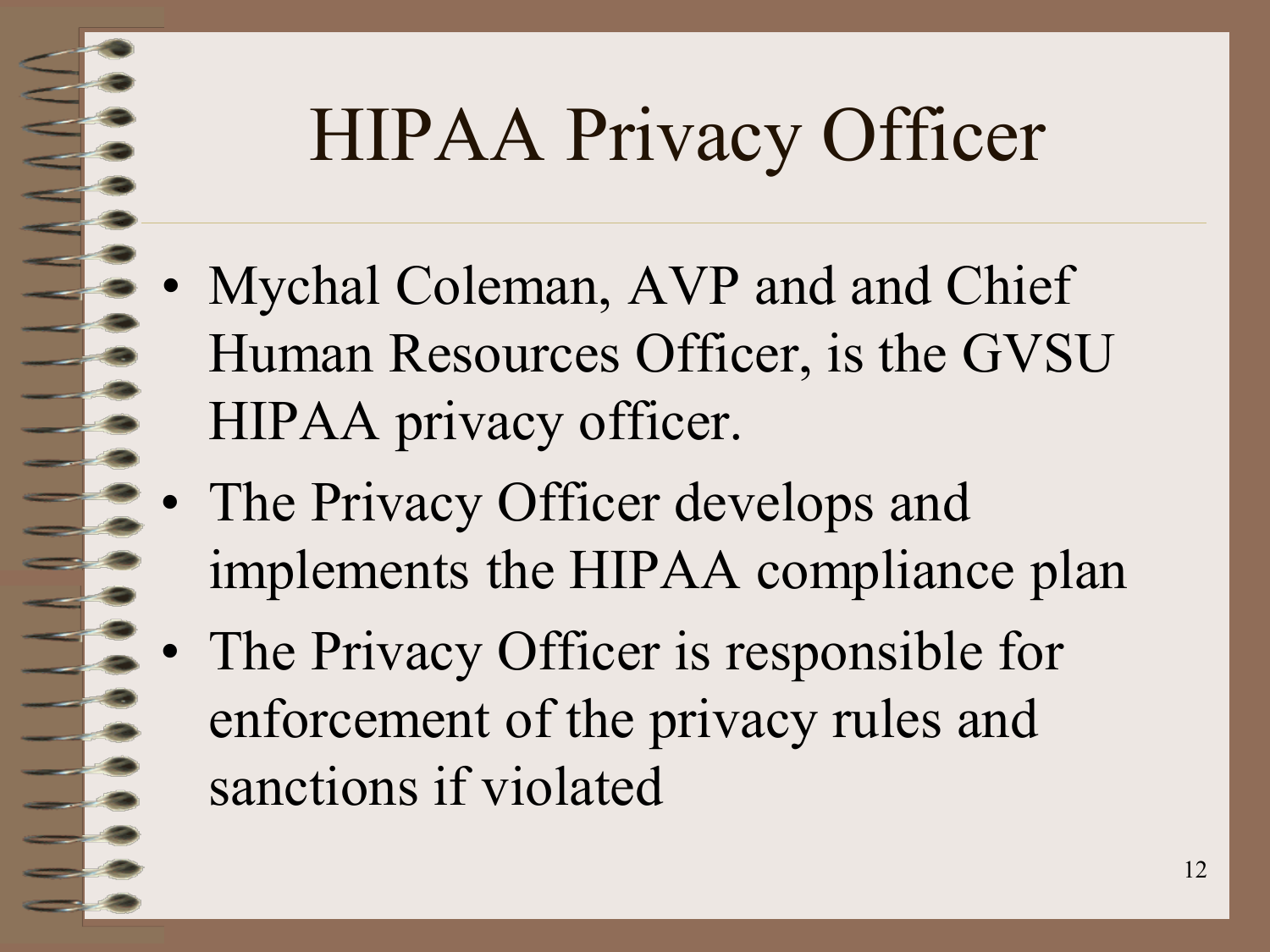## HIPAA Security Officer

- Another component of HIPAA compliance requires that security measures be in place to protect information that is electronically transmitted.
- Luke DeMott of Information Technology is our Security Officer. You can reach Luke at 1-2035 or at  $d$ emottl $(a)$ gvsu.edu if you believe there has been a breach of electronic security.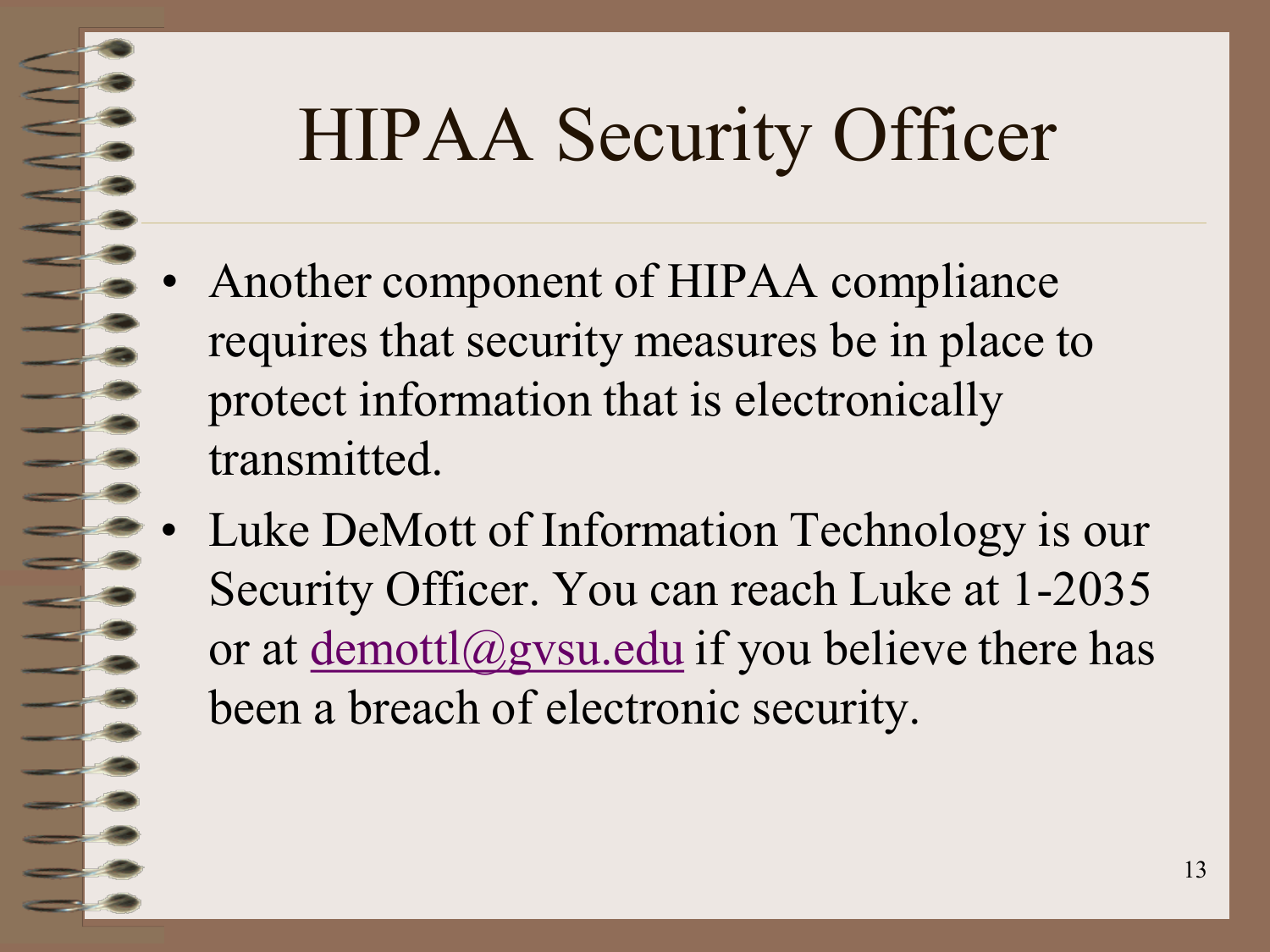## Why Should I Care about HIPAA?

- Violation of HIPAA carries criminal penalties
	- For Failure to Comply: \$\$ fine & possible exclusion from Medicare participation
	- For Wrongful Disclosure of PHI: \$50,000, imprisonment of up to one year, or both
	- For Obtaining Information under False Pretenses: \$100,000., imprisonment of up to five years, or both
	- For Obtaining PHI with the intent of selling it: \$250,000., imprisonment of up to ten years or both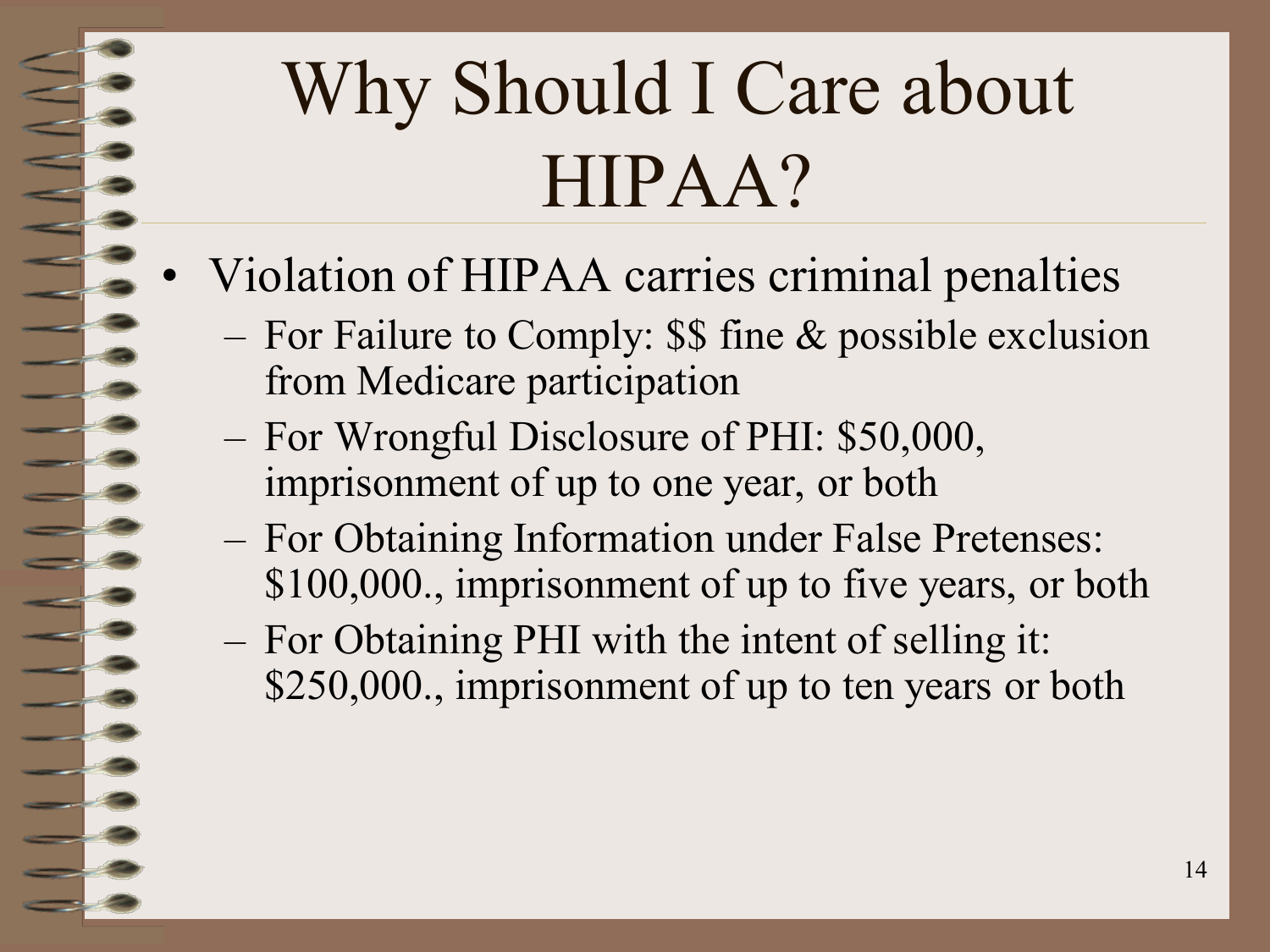#### HIPAA Web Links

• [https://www.hhs.gov/hipaa/index.html](hhs.gov/hipaa/index.html/)